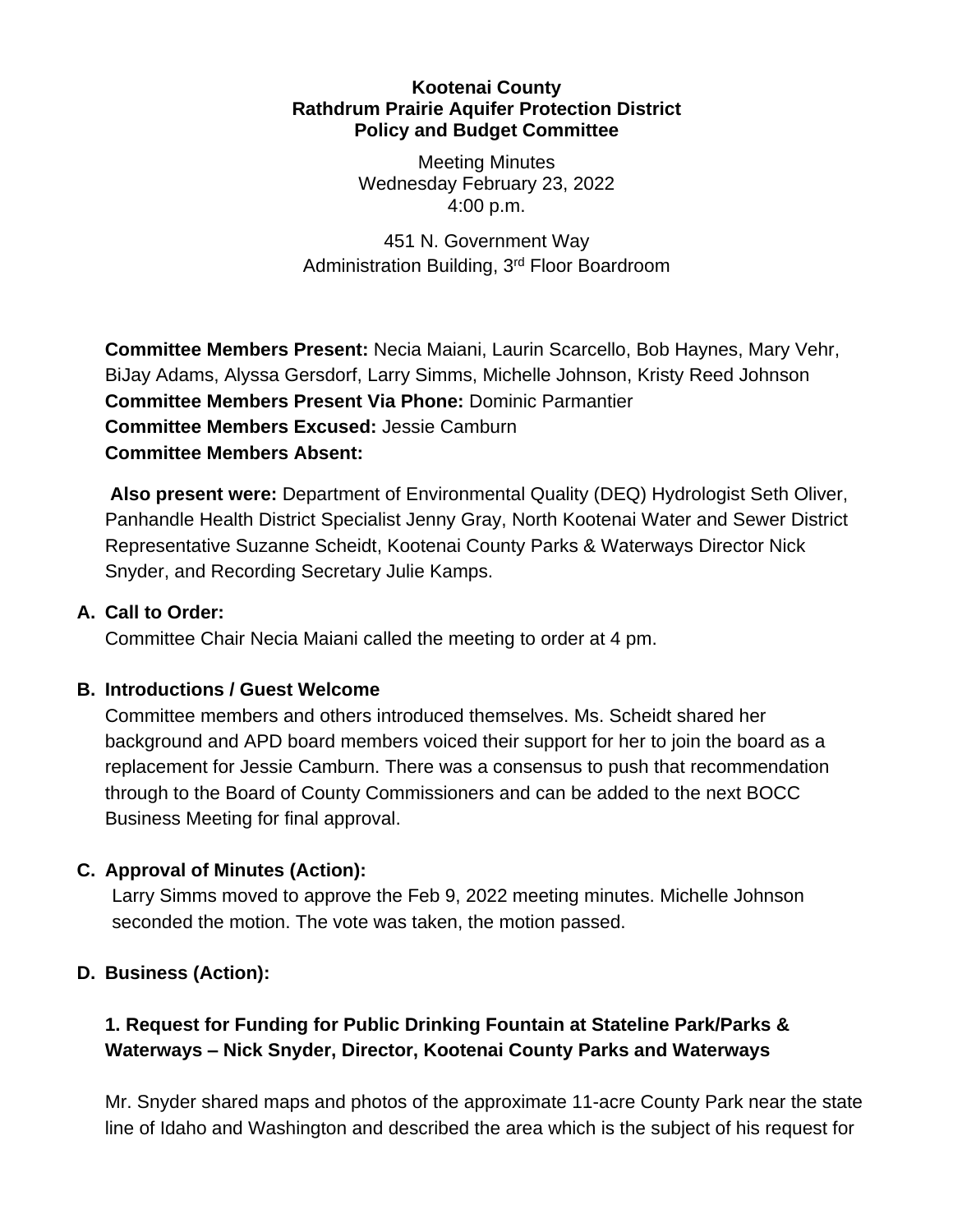funding. One of the main concerns is the pump that fails frequently and often needs repair. In addition, it does not meet ADA standards. They would like to install lights at both ends of the bridge located at the west end of the park. Other new elements included would be a drinking fountain, a shelter, and signage highlighting land formations and the aquifer. This would be in the form of a three-sided kiosk. It was noted that Avista already is planning on bringing power to the area. Other financial contributions will come from the City of Post Fall, City of CDA, Kootenai County, and the Centennial Trail Foundations.

Mr. Snyder went over the budget and breakdown for the project that he will leave with the APD board for their information. As part of the question/answer session, he shared information about the freeway water run-off and what kind of vegetation is planned for the ground cover. Ms. Maiani asked what his timeline was and if he could be ready to go on October 1, 2022 after the budget is approved. APD's participation in the educational aspect of the park was discussed. Mr. Snyder confirmed that as well as the park being a test site for DEQ and IDWR.

If the APD does not fund the entire project, Parks & Waterways will look for grants or ask for the funds again. Mr. Snyder confirmed that has applied for other grants and shared details of a few of the grants they had requested in the past. Parks and Waterways has asked for ARPA funds but has not received an answer yet. It was noted that a permit by IDWR would be required for this project as well as future growth in the specific area of the park.

### **2. Funding Requests Received**

Three funding requests were received so far from: DOI-USBR - AgriMet Program, Kootenai Shoshone SWCD - No-Till Drill Program Development, and City of Rathdrum - Aquifer Education Program.

Mr. Scarcello shared details of the projects making these requests.

AgriMet station - The AgriMet station has proven useful to the hay growers since it went in.

The KSSWCD – They are pursuing a grant to purchase a "no till drill" that operates somewhat differently than the traditional methods, and would among things, help reduce run-off. Other areas use this program so KSSWCD could benefit from their experience.

Eric Singer (Parks and Recreation Director) at the City of Rathdrum is requesting funds for park signage. They have approximately six parks, which are either over, or contribute to, the aquifer. They are open to ideas and input from the APD board on what would be on the signs.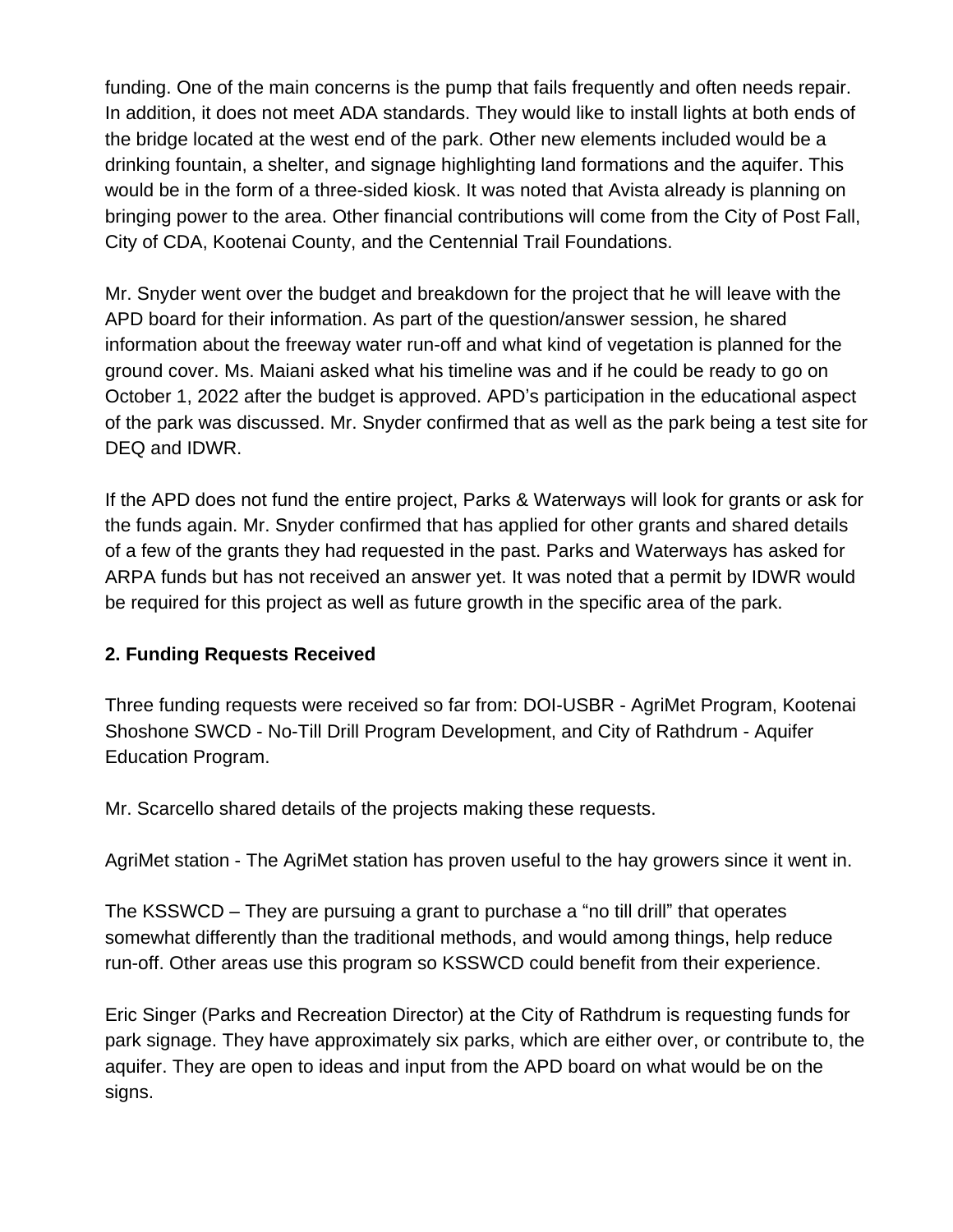The Twin Lakes Improvement Association mentioned asking for funds for work on Fish Creek, but that request has not come in yet. Mr. Scarcello supports all three of the requests he spoke about.

Ms. Reed Johnson shared information on what the AgriMet can do. Ms. Maini suggested scheduling the requests to present to the APD board. It was brought up that AgriMet has attended the APD meetings fairly regularly and we might not need to hear from them again. It was also pointed out that there could be board members who don't know as much about AgriMet. It was agreed upon that they would not need to make a presentation. On March 9, the Rathdrum Parks Department and the KSSWCD will present and on March 23 DEQ and PHD will present but will be encouraged to keep their presentations to  $10 - 15$  minutes each. The Confluence Project and the Spokane River Forum can present on April 13 if requests from them come in. Ms. Vehr suggested that the legal department review the funding requests about a couple of points before presentations are made - one of those points being the funds used for salaries.

It was noted that IDWR would be submitting a funding request for a measuring station on Hauser Creek; possibly as well the Twin Lakes/Rathdrum Water Creek Drainage could submit one for a measuring device at the outlet of the lake.

It was confirmed that the budget draft needs to be to the BOCC by April 1.

#### **3. Contract Follow Up A. APD Master Plan –Rand Wichman**

Ms. Maini stated that clean-up is being done on Rand Wichman's contract to include the master plan and that an extension and the Master Plan will be on it.

## **B. DEQ/Alta**

Alta has been sending invoices to DEQ. APD would like to have copies also and track them. Mr. Oliver confirmed that he would send APD the invoices. He also described his involvement in the process with Alta and DEQ.

### **4. Special Committees and Assignments**

Atlas Project - Per Mr. Oliver, a lot of the content is completed and a graphic designer was hired to put it all together. The project is moving along well and printing can happen in September or October.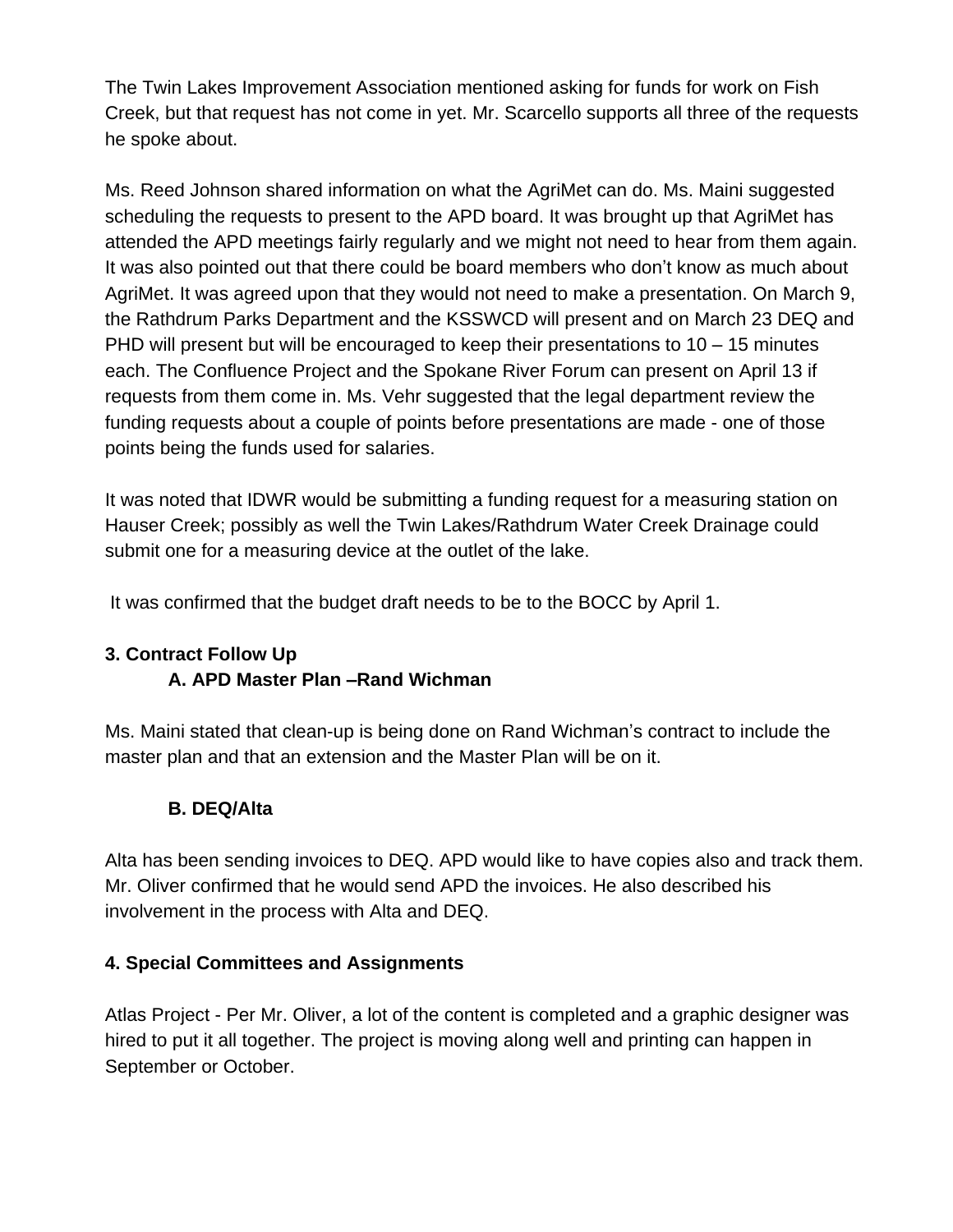Jim Hudson presentation - Ms. Vehr spoke with Ron Wilson at the East Greenacres Water District about details for Jim Hudson's presentation. Mr. Wilson proposed that the presentation happen at an APD meeting. Ms. Vehr will arrange that.

Critical Recharge project – Mr. Adams shared information on the Hayden Boat Launch project. There are many diverse opinions on the project.

Budget – Mr. Parmantier will have information at the next meeting about the APD budget

Master Plan – Dates and times for the Master Plan workshops were discussed with the first and third Wednesdays of the month suggested. March 16 and April 6 at 4 pm were proposed as the first two workshops.

## **E. Member Comments (Discussion)**

Ms. Reed Johnson supports Mr. Snyder's project as a use for APD funds and there was discussion on funding this project. Ms. Gersdorf asked if there was anything to act upon yet regarding the PHD Ruleset. Ms. Gray shared that Erik Ketner spoke to the Governor's office and he is working on a re-authorization form that might result in the Governor's office approving a temporary 1-year status. Mr. Ketner is hoping to give an update by the next APD meeting.

### **F. Cooperating Agency Comments (Discussion)**

It was pointed out by Mr. Oliver that Alta's project was slow going because of the continuing snow. He also showed some Aquifer Protection District bumper stickers he brought with him and Ms. Reed Johnson will take them to the Business Fair. Mr. Oliver also stated that he and Dan Sturgis had discussed an Aquifer admin boundary change. If so, it would need to go to the DEQ board.

Mr. Adams left the meeting at 5:17 pm.

## **G. Public Comment (Discussion)**

Ms. Scheidt has had conversations with her organization's attorney regarding the passing a resolution on a 5-acre rule as it pertains to new developments. Ms. Gray mentioned that the county is working on a 5-acre rule also. Ms. Scheidt clarified that PHD has the authority to deny approval of septic tank even if a city has already approved it. Ms. Gray confirmed that. Ms. Scheidt suggested an MOU for cooperating agencies.